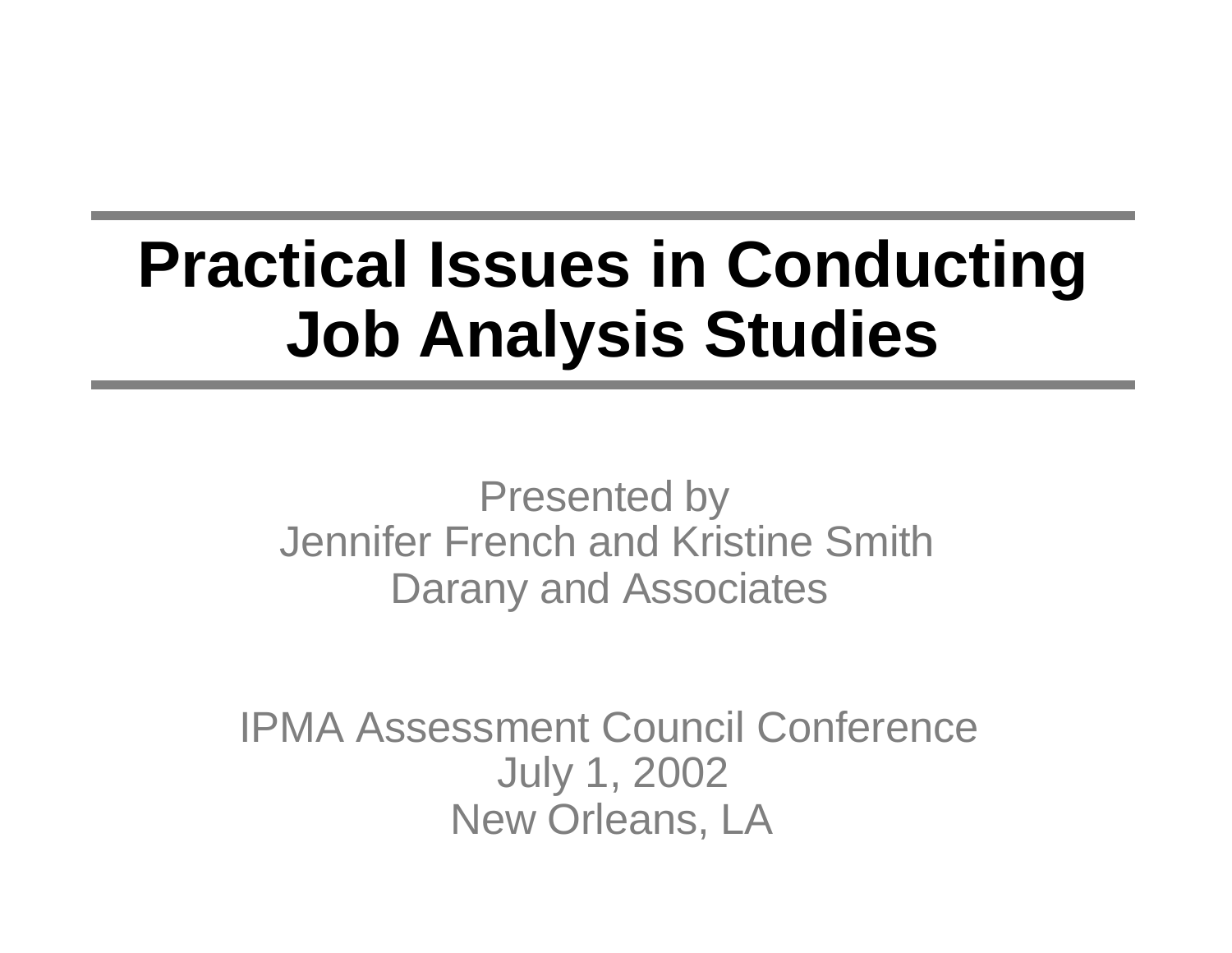# **Job Analysis Can Be:**

- P **Effective:** enables the selection of the best qualified
- P **Efficient:** maximizes resources and is multi-functional
- P **Appropriate:** consistent with professional standards and principles
- P **Prudent:** maintains compliance with legal requirements for defensible processes
- P **Service oriented:** capitalizes on HR's expertise and ability to provide useful information to managers
- P **Strategically** helps the organization adapt to change by **focused:** creating a clear picture of existing circumstances and emerging issues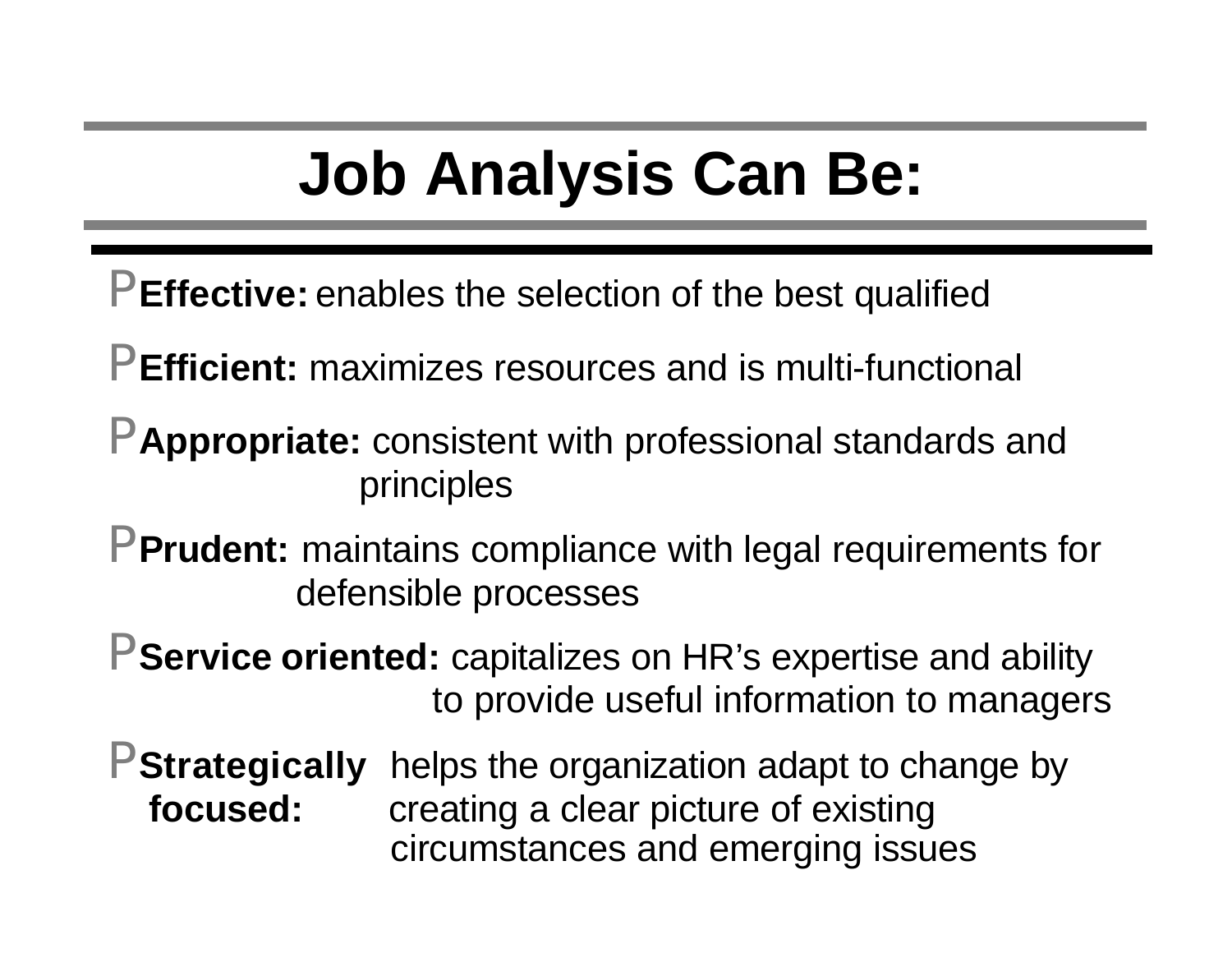# **Job Analysis Can Also Be:**

- P **Time consuming:** for the HR staff and the participants
- P **Costly:** due in large part to the number of hours employees are not performing the job while participating in job analysis activities
- P **Disruptive to operations:** in that it requires superviosrs and employees to fit an extra administrative activity into their schedules
- P **Misleading:** in the event that information gathering is incomplete or inaccurate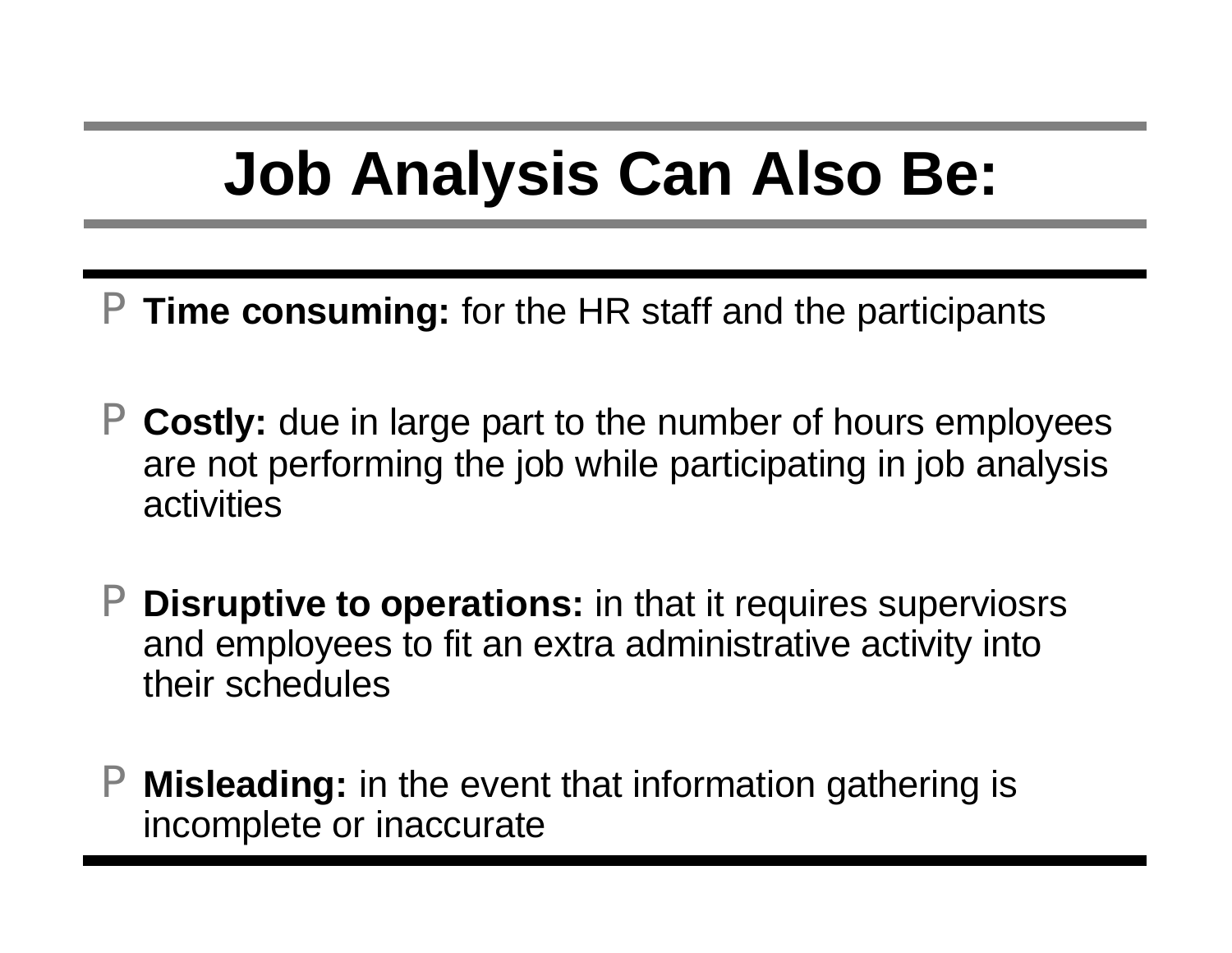## **Typical Problems Encountered in Conducting Job Analysis**

- P Limited organizational support
- P Lack of cooperation from job analysis participants
- P Difficulty in obtaining a sufficient amount of useful information and knowing when you have enough

P Insufficient resources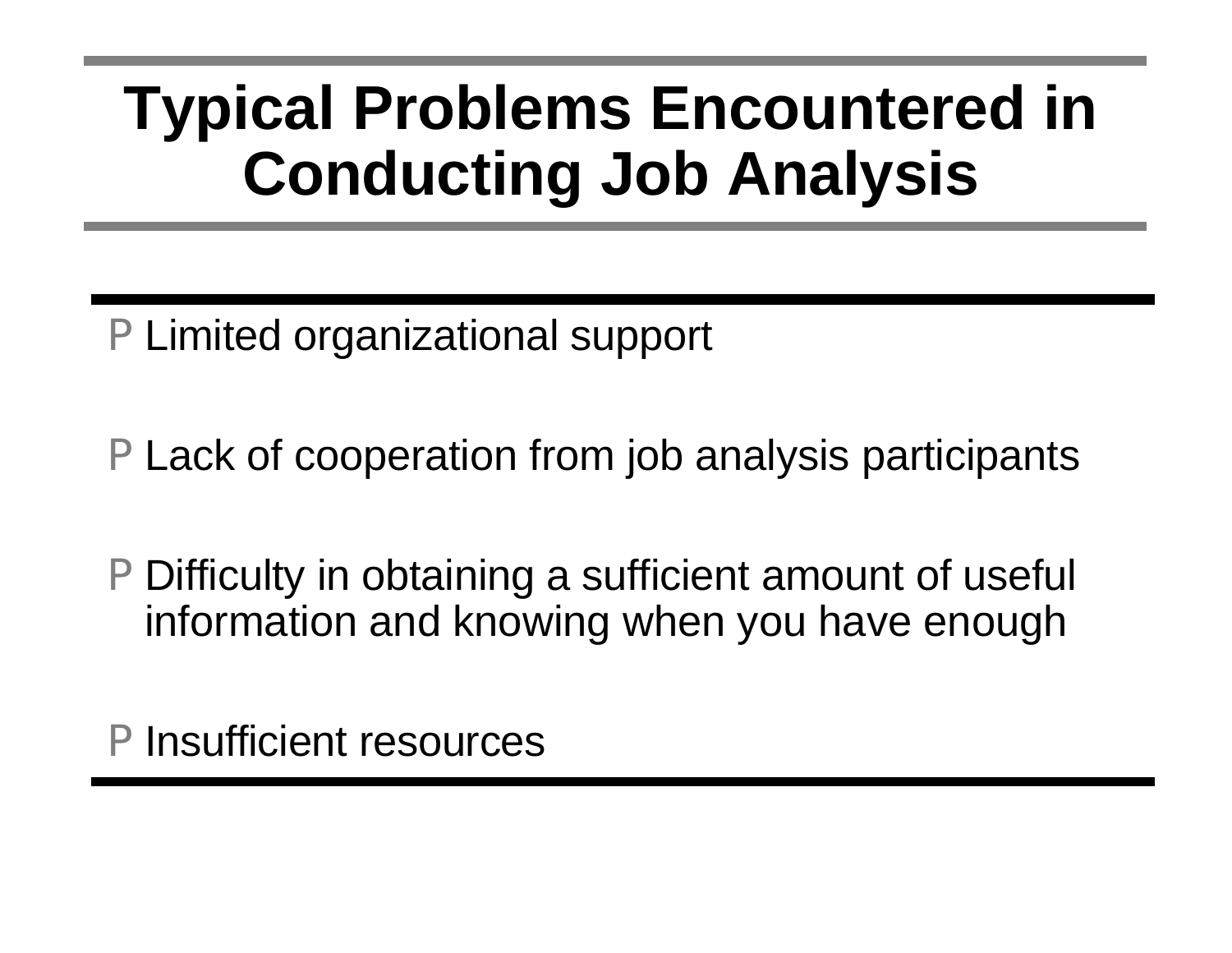### **Making Job Analysis Most Effective**

- P Consider stakeholders and find ways to garner their support
- P Make effective use of information gathering techniques
- P Prepare people to participate
- P Develop efficient systems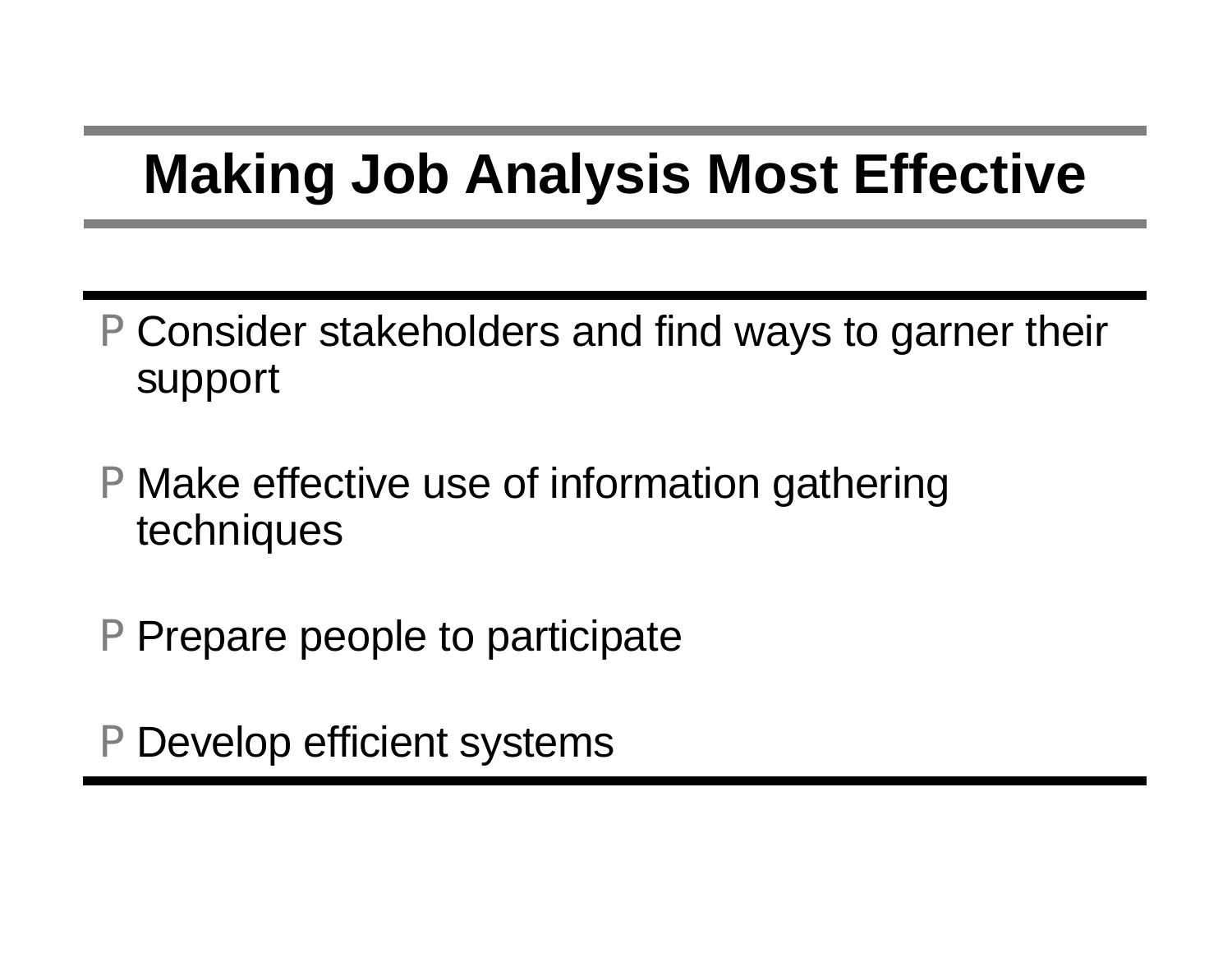# **Job Analysis Stakeholders**

#### P **Executive management**

- < How much is it going to cost?
- < How will it help us better meet our business objectives?

#### P **Supervisors**

- < How much time will it require (own & staff)?
- < How much will it impact our ability to get our job done?
- < What is the benefit in participating?

#### P **Employees**

- < How much will it disrupt my day?
- < Does participation pose a personal risk?
- < What's in it for me?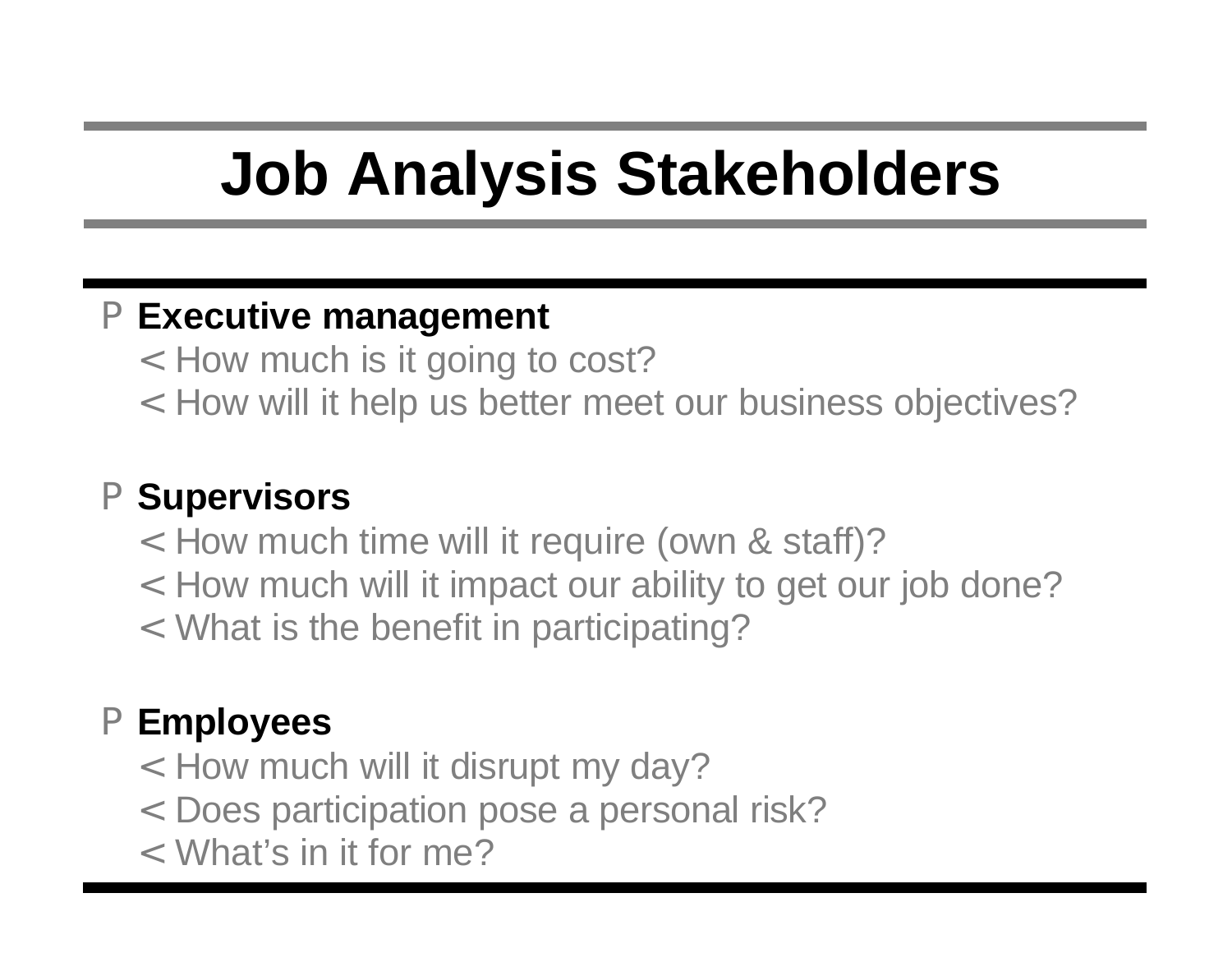### **Obtaining Executive/Supervisory Support**

- Link job analysis to existing organizational concerns
- P Demonstrate the multi-functional uses of job analysis
- P Include communication from high level of management
- P Demonstrate the need for defensible processes
- P Use methods that minimize staff time
- P Obtain a departmental liaison for communication/scheduling
- P Obtain a liaison for the distribution & collection of matierals
- P Consider public information opportunities
- P Have a written plan and share it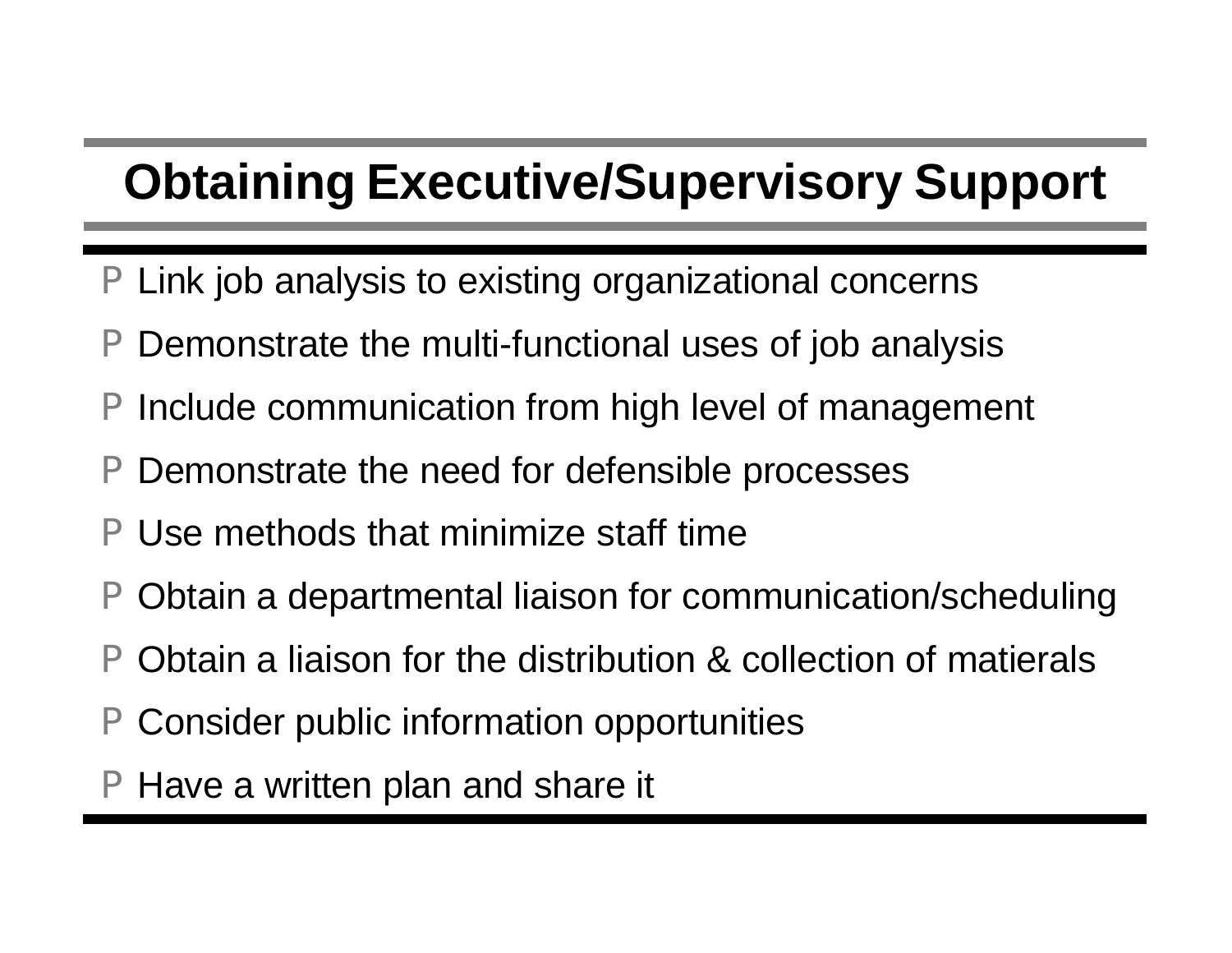### **Information Gathering Techniques: Literature Review**

P Always do this first

P Use internal and external information

P Make use of information technology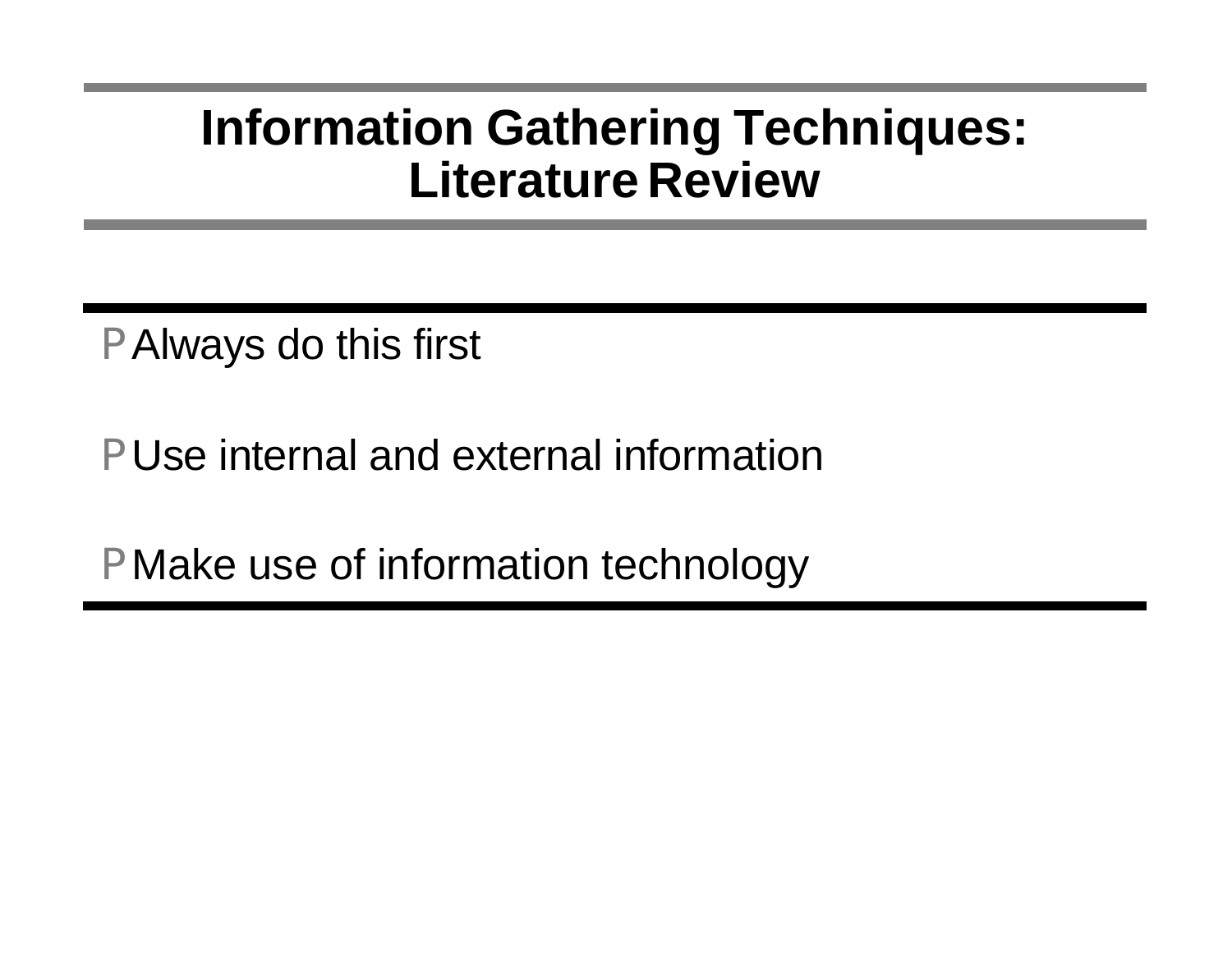### **Information Gathering Techniques: Questionnaires and Inventories**

- P Make the task of providing information as clear and simple as possible
- P Assess opportunities for forced- choice information gathering as opposed to free response
- P Consider the balance of subject areas
- P Consider using automated data collection and analysis techniques
- P Consider group administration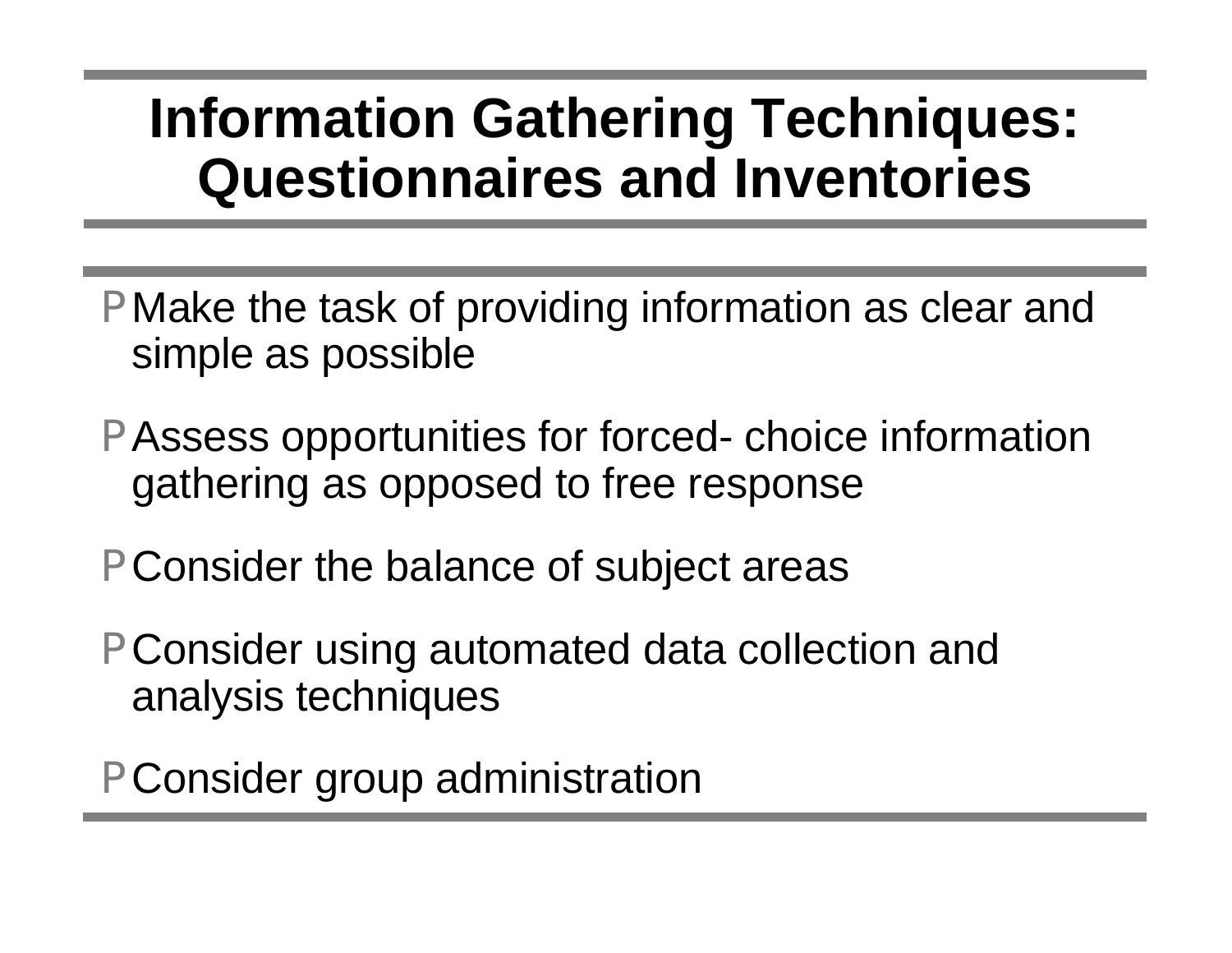# **Preparing People to Participate**

Make sure that participants are made aware of:

- The purpose of the study and how it will impact them
- P The importance of their participation
- P How the information that they provide will be used
- Their specific role in the process and other process components
- P The logistics for their participation
- The time requirements for their participation (make it reasonable)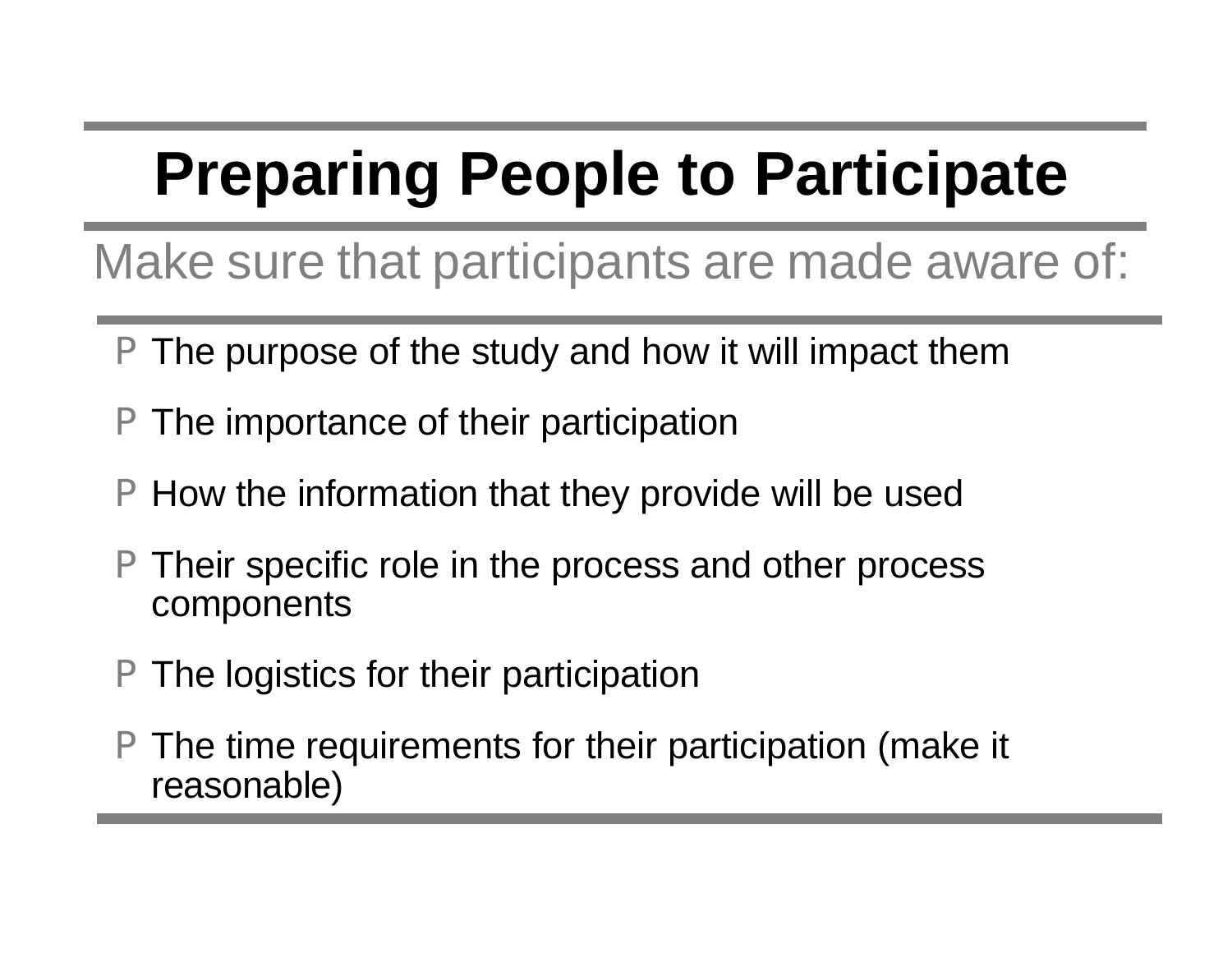## **Obtaining Cooperation From Job Analysis Participants**

- P Be prepared: know areas to pursue, areas to be wary of, and current issues
- P Make the process as comfortable and nonthreatening as possible
- P Re-emphasize the purpose of the study and the importance of their participation
- P Allow for occasional tangents
- P Share the information
- P Say thanks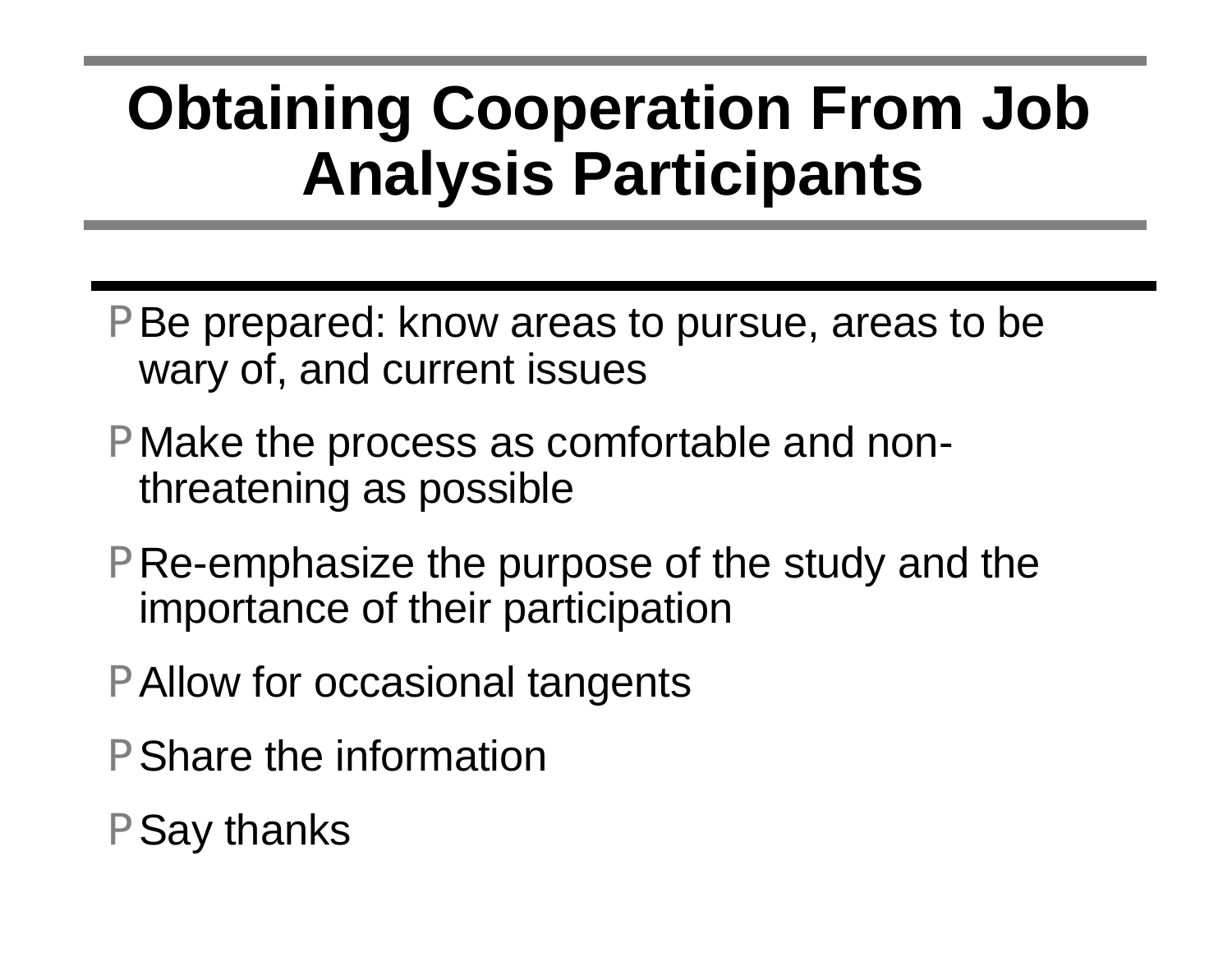# **Meeting Facilitation Techniques**

- P Round-robin meeting start
- P Work from general to specific; tasks to KSAs
- P Flexible agenda to accomodate group interaction
- P Allow for tangents
- P Summarize and feedback information
- P Redirect and prompt when necessary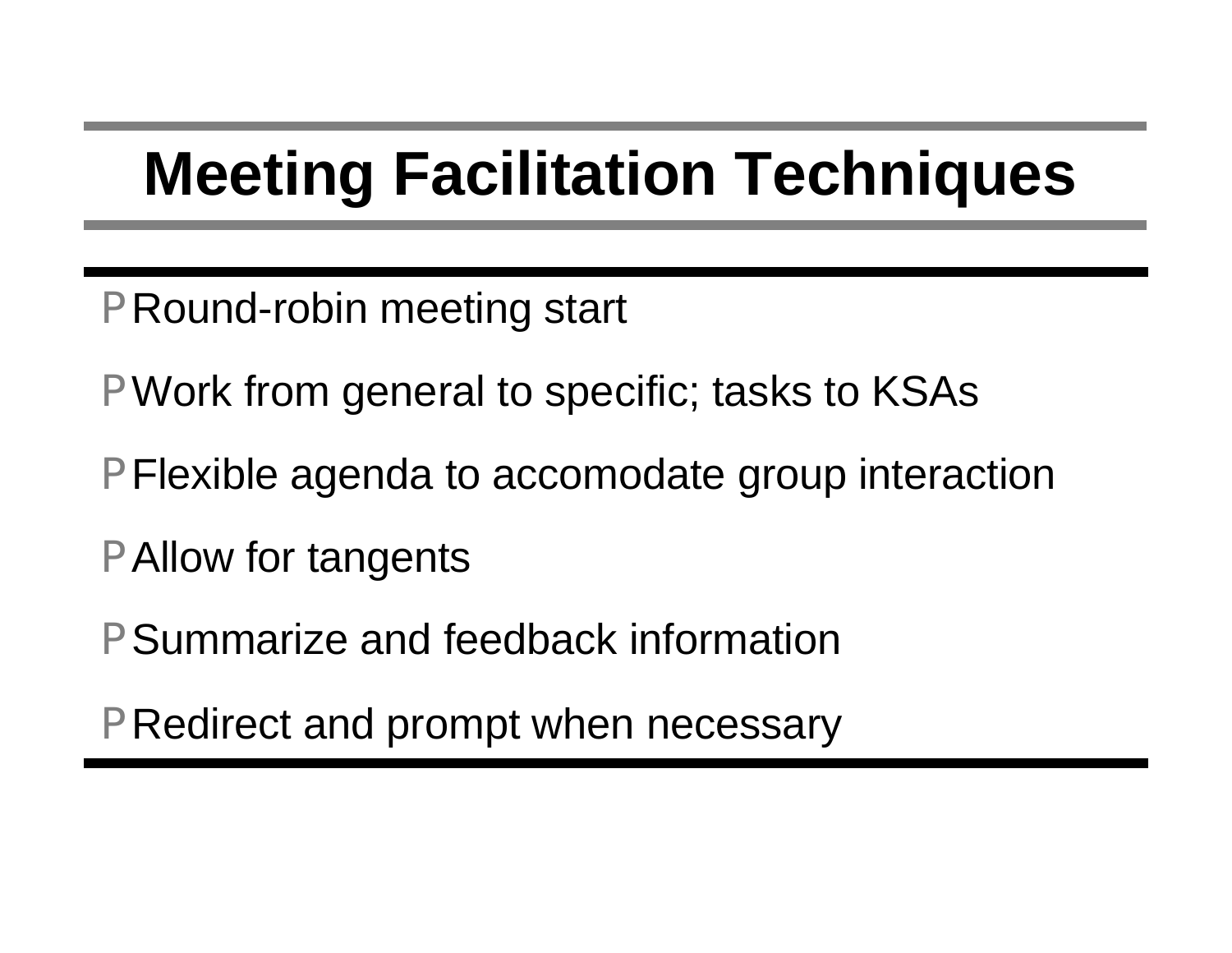# **Useful Job Analysis Prompts**

- P Provide an overview of your assignment.
- P What aspects of your job take up most of your time?
- P What do you find to be the most difficult aspect of your job?
- P What is the most critical aspect of your job?
- P What characterizes those who are highly successful at the job?
- P What are the common reasons for failure on the job?
- P What factors are included in your performance evaluations?
- P What kind of training did you receive?
- P Tell me more about \_\_\_\_\_? How does it relate to \_\_\_\_\_\_
- P How is your work similar to or different than \_\_\_\_\_\_?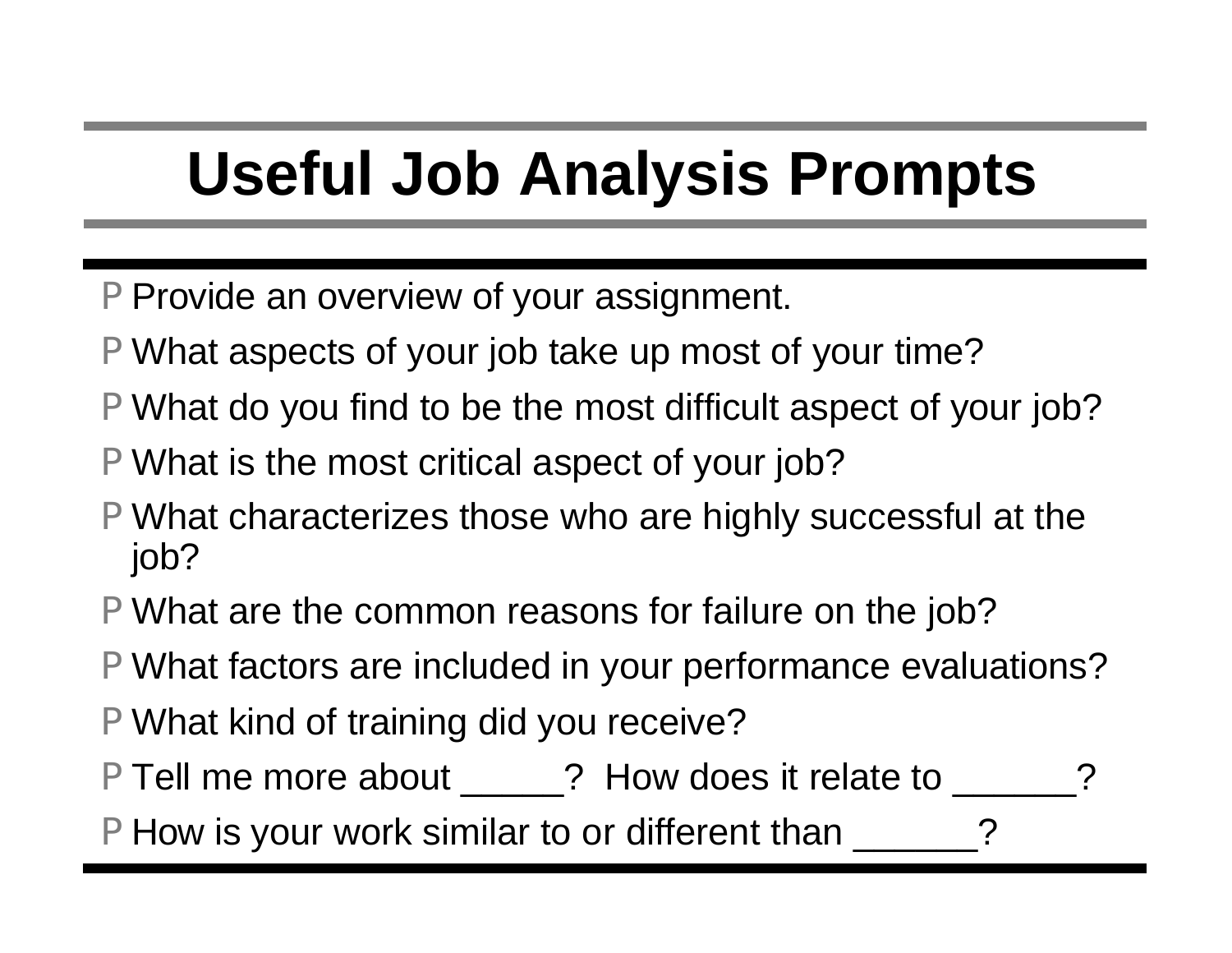# **Maximizing Limited Resources**

- P Stick to your job analysis plan as much as possible
- P Do not reinvent the wheel use available resources
- P Use group oriented information gathering methods
- P Establish routines and templates
- P Close out current studies with notes for future studies